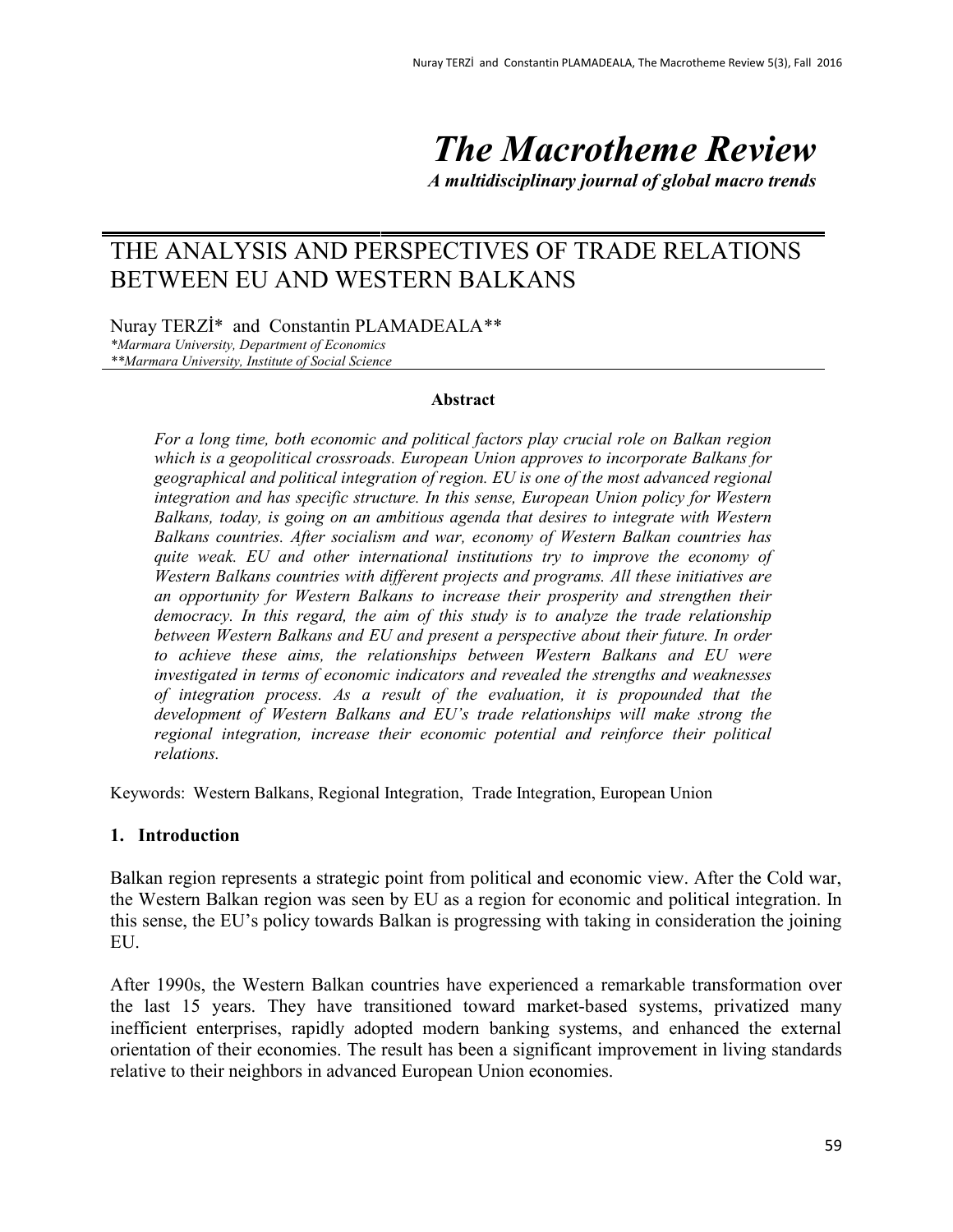However, the pace of structural reform has been disappointing, owing to a combination of reform fatigue, difficult politics that have constrained reform efforts, and delayed membership in the European Union. The region is still coping with the legacies of the boom period and incomplete transition. As a result, the Western Balkan countries still lag well behind the New Member States of the European Union in terms of economic transformation and income levels (IMF, 2015).

In this context, the purpose of this study is to analyze the trade relation between EU and Western Balkans and present a perspective about the future of membership of Western Balkan countries for EU. This study of the Western Balkans covers Albania, Bosnia and Herzegovina, Macedonia, Montenegro, Serbia, and Kosovo. In order to achieve this aim, this paper is organized as follows: Section 2 examines the geopolitical, geographical and the economic perspectives of Western Balkans. Section 3 describes the theoretical aspect of integration and analyzes integration projects in Western Balkans. Section 4 examines the political and economic relations between EU and Western Balkan Countries. Section 5 identifies the strengths and weaknesses of Western Balkan Countries. Finally, it will be given a conclusion.

# **2. The geographical, geopolitical and economic aspects of Western Balkans**

Balkan region represents a bridge between Asia and Europe. This natural bridge between Europe and Asia is affected several social, economic and cultural factors. Since oldest periods of time, this region has been playing an important role from geopolitical and economic aspects.

The Balkan region stands for the territory between Aegean Sea, Turkish Thrace, Adriatic Sea and Black Sea. The northern side of the region is still under conflict because in the northern does not exist any natural border (Kacmaz, 2006). Moreover, cultural and ethnic problems are still continued in the region.

Since 14<sup>th</sup> century, for Ottoman Empire, this region had been a project of colonization. One of the biggest aims of this project was to increase the number of Muslims (Birsel and Kodaman, 2014). In the 19<sup>th</sup> century the Balkan Peninsula was the territory of battles against Ottoman Empire. At that time the Ottoman Empire started losing its power of domination. After fall of Ottoman Empire, countries such as Bulgaria, Greece, Albania and Federal Republic of Yugoslavia with its 6 republics: Slovenia, Croatia, Serbia, Montenegro, Bosnia and Herzegovina, and with two autonomous regions Vojvodina and Kosovo, obtained their independence.

The first actions of dissipation in Yugoslavia had started in 1989. As a result, Yugoslavia was a battlefield between different political and ethnic groups. Slovenia, Macedonia and Croatia got the independence in 1991, and in 1992 Bosnia and Herzegovina. The Serbia and Montenegro separated in 2006 and finally Kosovo got the independence in 2008.

After fall of socialism and of Yugoslavia, the economy of Western Balkan countries turned to an economic crisis. Due to various ethnic conflicts, civil wars, uncontrolled migration and macroeconomic instability, the economy of these countries were affected negatively. The Western Balkan countries are in the process of transition. In order to overcome through this process, these countries have shown some improvements in the economic process and in privatization of some economic sectors.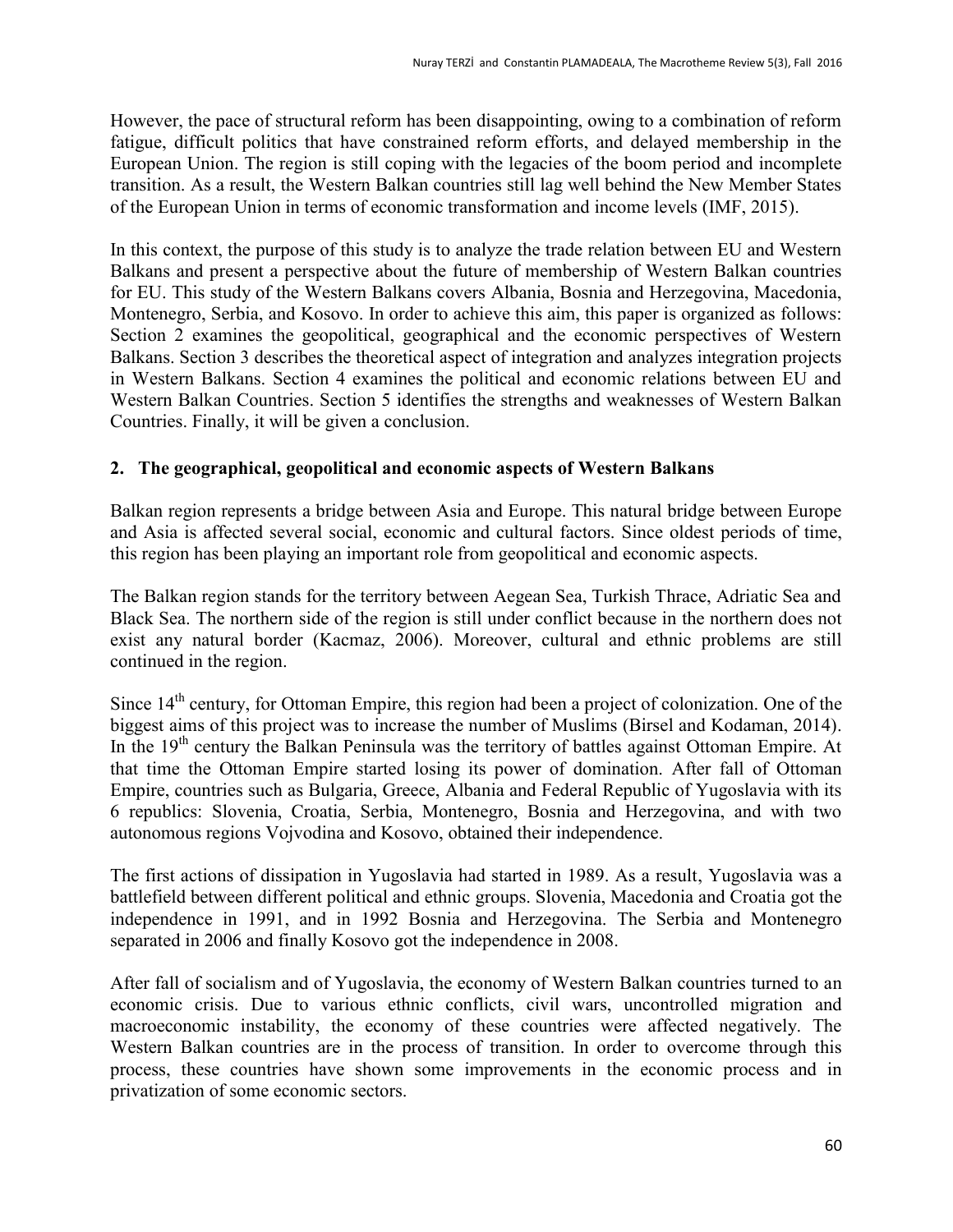They opened up to global trade and became increasingly export-oriented, expanded the role of the private sector, dismantled regulations that stifled business development, and began to build institutions needed to support a market system. Banking systems were built upwith the aid of foreign capital and know-how. The result of these efforts has been robust economic growth, a significant rise in incomes and living standards, and enhanced macroeconomic stability (IMF, 2015).

Basically, the transition in the Western Balkans has had three phases. The beginning of 90's was characterized by wars, international sanctions, lost markets and slow political reform. A second phase took place between 2000 and 2008 till crisis. During this period, GDP began to recover. However, the improved performance in 2001-08 was based on an unsustainable pattern of increased consumption linked to fast credit growth, widening current-account deficits and increasing private debts. Performance has been especially poor since the 2008 crisis, the period that constitutes the third phase. Output fell in 2009 and since then the region has essentially stagnated.

The biggest GDP growth among Western Balkan countries for 2013 was registered in Kosovo, Montenegro and Serbia as 3%. For 2014, the biggest GDP growth was registered in Macedonia as 4%. Inflation rates in Western Region are quite moderate in 2013 and 2014. The highest rate of inflation for 2013 was 5%, and was registered by Serbia. In 2014, Western Balkan countries have an inflation rate between 1 and 2 except Kosovo. The lowest rate was registered in Kosovo. Also, based on the average per capita value of gross domestic product, Kosovo has the smallest value, though not far from Albania, Bosnia and Herzegovina or Macedonia. Montenegro is ranked first in the region with the highest average per capita, followed in ranking by Serbia, Macedonia and so on (Table 1).

|                           | <b>GDP</b> growth |        | <b>Inflation</b> |       | GDP per capita |       |
|---------------------------|-------------------|--------|------------------|-------|----------------|-------|
|                           | 2013              | 2014   | 2013             | 2014  | 2013           | 2014  |
| Albania                   | $1\%$             | $2\%$  | $1\%$            | $1\%$ | 4,510          | 4,460 |
| Macedonia                 | 3%                | $4\%$  | $4\%$            | $1\%$ | 4,980          | 5,150 |
| Serbia                    | 3%                | $-2\%$ | $5\%$            | $2\%$ | 6,050          | 5,820 |
| Montenegro                | 3%                | $2\%$  | $2\%$            | $2\%$ | 7,250          | 7,240 |
| Kosovo                    | 3%                | 3%     | $2\%$            | $0\%$ | 3,960          | 4,000 |
| Bosnia and<br>Herzegovina | $2\%$             | $1\%$  | $0\%$            | $1\%$ | 4,790          | 4,780 |

**Table 1. The Economic Analysis of Western Balkans, 2013-2014**

**Source:** World Bank Development Indicators

Foreign trade is quite important for Western Balkan countries because foreign trade is an important part of the GDP. However, foreign trade in the region still needs to improve. The Especially, the share of foreign trade as a percent of GDP should increase in the region. (Table 2).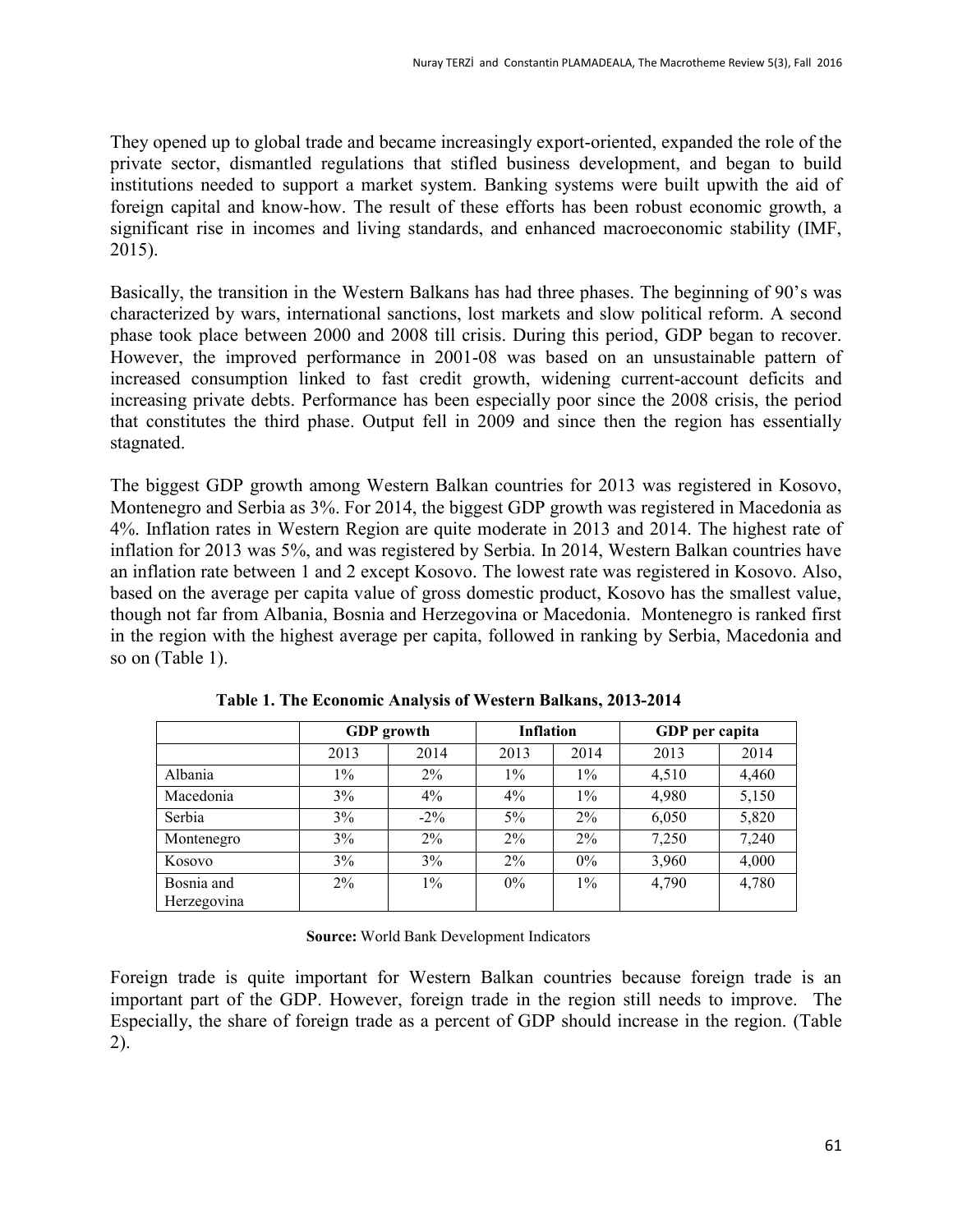|                           | <b>Export of Goods and Services</b><br>% of GDP |      | <b>Import of Goods and Services</b><br>$(\%$ of GDP) |      |  |
|---------------------------|-------------------------------------------------|------|------------------------------------------------------|------|--|
|                           | 2013                                            | 2014 | 2013                                                 | 2014 |  |
| Albania                   | 35.4                                            | 28.2 | 53,5                                                 | 47,3 |  |
| Macedonia                 | 43.8                                            | 47.9 | 61,9                                                 | 65,1 |  |
| Serbia                    | 41.2                                            | 44.3 | 51,9                                                 | 54,3 |  |
| Montenegro                | 41.3                                            | 40.1 | 61,4                                                 | 60,0 |  |
| Kosovo                    | 17.3                                            | 19.6 | 48.9                                                 | 50.5 |  |
| Bosnia and<br>Herzegovina | 34.2                                            | 34.3 | 55,2                                                 | 57,6 |  |

#### **Table 2. The Trade Analysis of Balkan Countries, 2013-2014**

Source: Worldbank Development Indicators

From the point of natural resources, Western Balkan countries are rich, particularly Serbia and Kosovo. Copper, zinc, silver and coal are some examples of extracted sources. Kosovo is on the third place in Europe after Germany and Poland due to the sources of lignite. Natural resources of Western Balkan countries can help to their foreign trade in other countries.

One of the indicators which evaluate the performance of a country's economy is the annual report published by the World Bank which analyzes doing business of that country. Currently, the World Bank has about 189 economies from various countries around the world for comparison basis The following table shows the ranking of the Western Balkan countries in this comparative list with these economies. Within this comparative list, Kosovo compared to the Western Balkan countries is ranked before Bosnia and Herzegovina, and Serbia, while Macedonia is positioned best in this list. Afterwards, Montenegro, and Albania are ranked. It is important to note that Kosovo has made significant improvements in recent years through the reforms that it followed and if this trend continues, it is expected that in the near future Kosovo will be better ranked in relation to the other countries (KBA, 2015).

| Twore of Domy Dublicate Tumming |      |      |  |  |
|---------------------------------|------|------|--|--|
|                                 | 2013 | 2014 |  |  |
| Albania                         | 108  | 68   |  |  |
| Macedonia                       |      | 30   |  |  |
| Serbia                          | 75   |      |  |  |
| Montenegro                      | 42   | 36   |  |  |
| Kosovo                          |      | 75   |  |  |
| <b>Bosnia and Herzegovina</b>   | 104  | 107  |  |  |

#### **Table 3: Doing Business Ranking**

Source: World Bank– Ease of doing business index

#### **3. The Regional Integration and Western Balkans**

In world economy, the word "integration" is quite an old name. This concepts has been using since 19<sup>th</sup> century. Ballassa(1961) defines economic integration as a *"process and as a state of affairs. Economic integration comprises the set of political and economic measures to eliminate discrimination between economic units that belong to different national states. It represents the absence of discrimination between national economies*."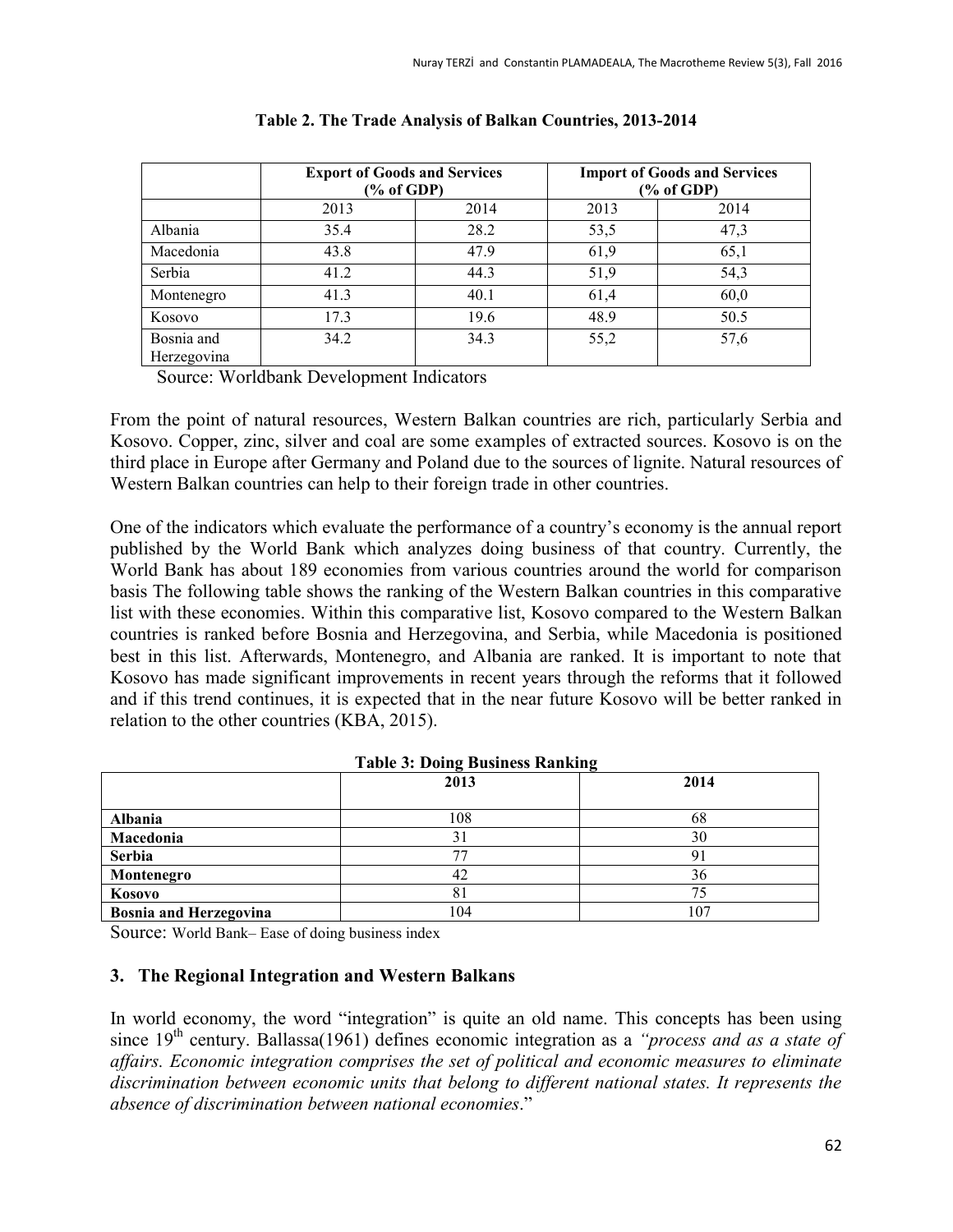Economic integration can take several forms that are represented in the following table. These are free trade area, customs union, common market, economic union and economic & monetary union. In a free trade, the tariffs are abolished, but each country retains its own tariff against members. Besides the suppression of discrimination in the field of commodities within union, customs union involves the equalization of tariffs in trade with nonmember countries. Other form of economic integration is common market, where not only trade restrictions but restrictions on factor of movements are abolished. An economic union is distinct from a common market, combines the suppression on factor policies and commodities, in order to remove discrimination that was due to disparities in these policies. Finally, economic union presupposes the unification of fiscal, social and monetary policy and requires to set up an authority whose decisions are binding for member states. Table 4 summarizes types of economic integrations and its characteristics.

| Type of integration    | <b>Trade between</b> | <b>Common</b> customs | Free movement of   | <b>Conformity of</b> |
|------------------------|----------------------|-----------------------|--------------------|----------------------|
|                        | members              | duties                | production factors | economic policies    |
| <b>Free Trade Area</b> | Yes                  | No                    | No                 | No                   |
| <b>Customs Union</b>   | Yes                  | Yes                   | No                 | No                   |
| <b>Common Market</b>   | Yes                  | Yes                   | Yes                | No                   |
| <b>Economic Union</b>  | Yes                  | Yes                   | Yes                | No                   |
| <b>Economic and</b>    | Yes                  | Yes                   | Yes                | Yes                  |
| <b>Monetary Union</b>  |                      |                       |                    |                      |

**Table 4. Types of economic integrations and its characteristics**

The first moment toward the first step of new political and economic cooperation between Western Balkan countries is considered to be the end of Kosovo war in 1999 and as a result the signing of South-East Stabilization Pact in Cologne, Germany, on 10<sup>th</sup> of June 1999. The South-East Stabilization Pact is consisted in three blocks: Democracy, Security and Economy. In the group of Economy, group starts the fact that South-Eastern European countries, were small and relatively undeveloped economies. So the main development goals have been defined as those of trade, transport, and energy. Actually, these economies do not have other choice for development, except their regional cooperation.

For Western Balkan Countries, free trade agreements are the most important instrument of regional cooperation in the trade policy and the creation of a network of bilateral free trade agreements. Western Balkan countries have made an important step. The level of economic integration among Western Balkan countries presents the following table.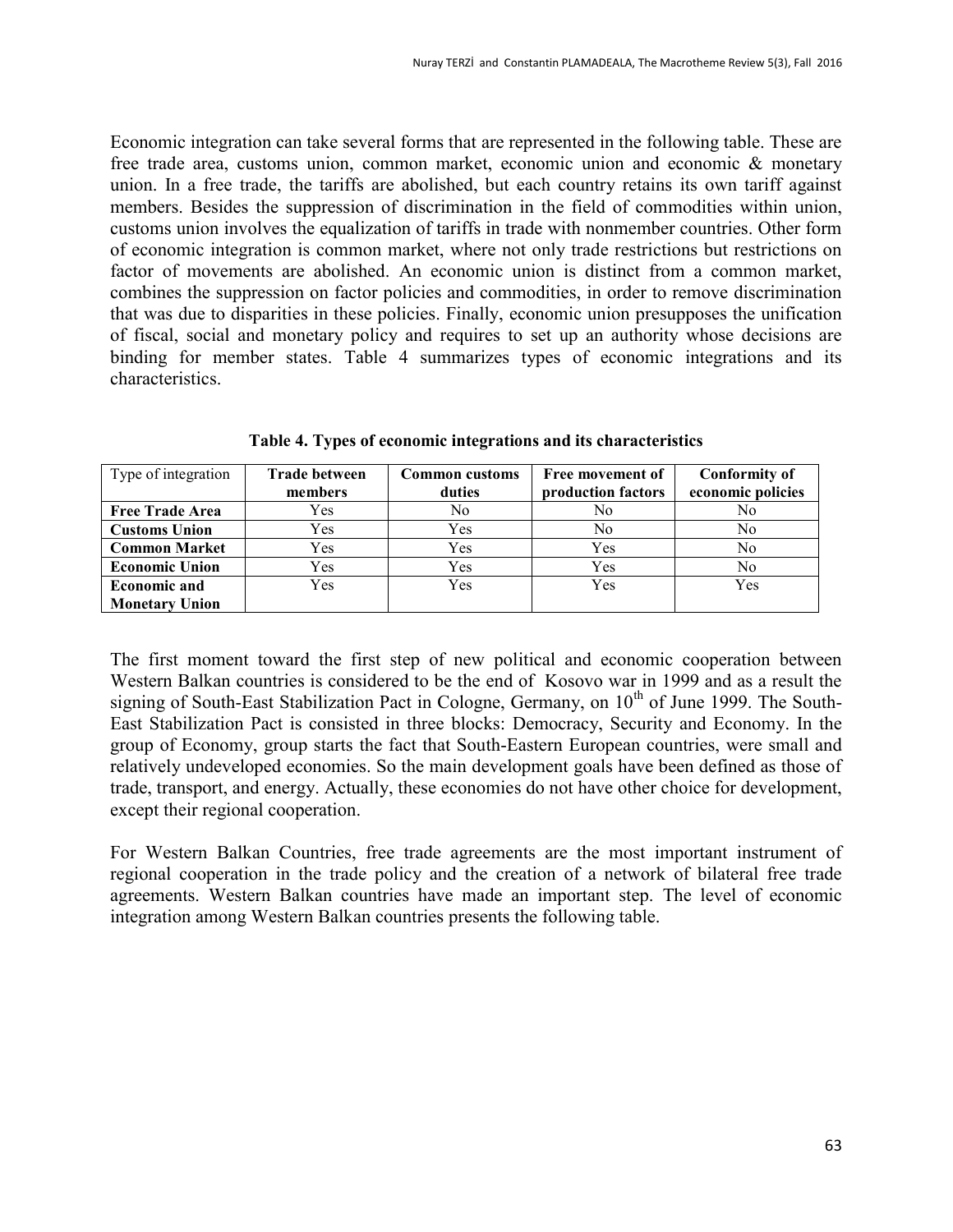|                           | Albania | Macedonia | Serbia          | Montenegro      | Kosovo   | Bosnia and<br>Herzegovina |
|---------------------------|---------|-----------|-----------------|-----------------|----------|---------------------------|
| Albania                   |         | FTA 2002  | <b>FTA 2004</b> | <b>FTA 2004</b> | FTA 2003 | <b>FTA 2004</b>           |
| Macedonia                 |         |           | <b>FTA 2006</b> | <b>FTA 2006</b> | FTA 2005 | FTA 2002                  |
| Serbia                    |         |           |                 |                 |          | FTA 2002                  |
| Montenegro                |         |           |                 |                 |          | FTA 2002                  |
| Kosovo                    |         |           |                 |                 |          | <b>FTA 2006</b>           |
| Bosnia and<br>Herzegovina |         |           |                 |                 |          |                           |

**Table 5. Matrix of Free Trade Agreements in Western Balkans**

**Source:** Engjell Pere (2009).'The significance of economic trade relation for regional integration in the West Balkans'', Geographica Panonica, Volume 13, Issue 4, 159-165.

Albania concluded FTAs with other Western Balkan countries under the terms of the 2001 MoU (Memorandum of understanding). The first free trade agreement with Macedonia came into force in July 2002.Other free trade agreement followed Kosovo which came into 2003, Serbia and Montenegro in 2004 and finally Bosnia and Herzegovina in 2004. A trade reform carried out in 1998 resulted in the unification of the customs regime, which reduced the average tariff on specific goods remained. In the consequence of Dayton Agreement from 1995, the two entities of Bosnia and Herzegovina had trade laws. Free trade agreements were introduced in conformity with MoU with Macedonia in 2002 and with Albania in 2004. Serbia and Montenegro signed free trade agreement with all states in the region. A free trade agreement with Bosnia and Herzegovina came into force in July 2002 and has involved the abolition of all duties on both agricultural and industrial products. Free trade agreement came into force with Albania in 2004, and with Macedonia was initialized in 2005 (Bartlett, 2008).

After free trade agreements, regional trade started to improve. Table 6 and Table 7 indicate the import and export share among Balkan countries. The level of trade integration in region is low but considerable. Free trade agreements will create opportunities and bring benefits for Western Balkan countries.

|                           | Albania | Macedonia | Serbia | Montenegro | Bosnia and<br>Herzegovina | Kosovo                   |
|---------------------------|---------|-----------|--------|------------|---------------------------|--------------------------|
| Albania                   |         | 1,7       | 2,8    | 1,2        | 0,14                      |                          |
| Macedonia                 | 1,7     |           | 11     | 0,71       | 0,71                      |                          |
| Serbia                    | 0,96    | 3,5       |        | 4,9        | 7,3                       | $\overline{\phantom{0}}$ |
| Montenegro                | 3,1     | 0,77      | 13     |            | 4,7                       |                          |
| Bosnia and<br>Herzegovina | 0,59    | 1,1       | 7.9    | 2,9        |                           |                          |
| Kosovo                    | 15,5    | 7,2       | 4,1    | 3,8        |                           |                          |

**Table 6. The Export Share among Western Balkan Countries, 2013**

**Source:** The Observatory of Economic Complexity, Statistical Agency of Kosovo, <https://ask.rks-gov.net/>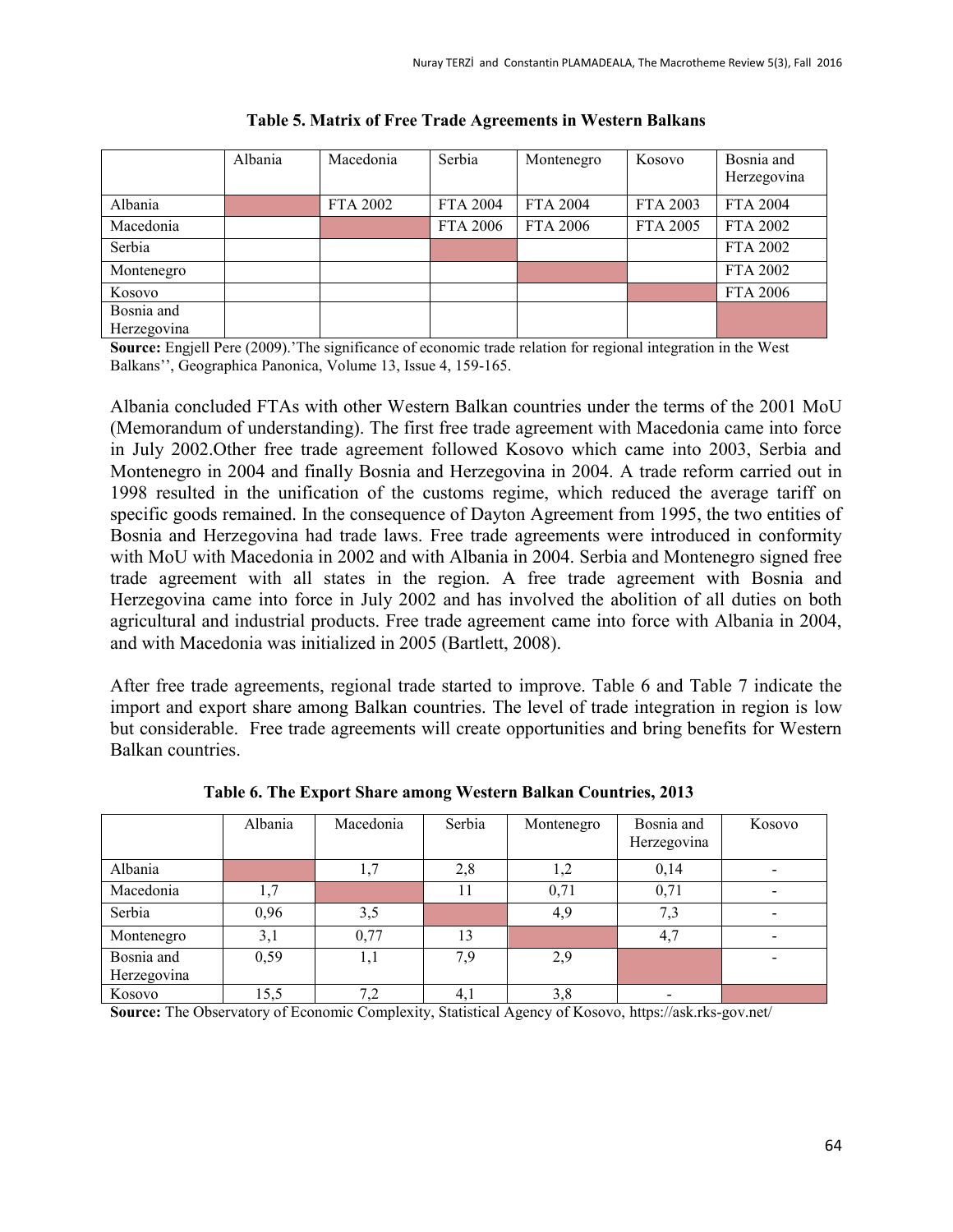|                           | Albania | Macedonia | Serbia | Montenegro | Kosovo                   | Bosnia and<br>Herzegovina |
|---------------------------|---------|-----------|--------|------------|--------------------------|---------------------------|
| Albania                   |         | 1,7       | 2,9    | 0,34       |                          | 0,98                      |
| Macedonia                 | 0,70    |           |        | 0,62       | $\overline{\phantom{a}}$ | 2,1                       |
| Serbia                    | 0,96    | 3,5       |        | 4,9        | $\overline{\phantom{a}}$ | 7,3                       |
| Montenegro                | 1,3     | 1,3       | 29     |            | $\overline{\phantom{0}}$ | 6,5                       |
| Kosovo                    | 2,7     | 7,6       | 11,2   | 0,6        |                          | 2,2                       |
| Bosnia and<br>Herzegovina | 0,36    | 0,98      |        | 0,24       |                          |                           |

**Table 7. The Import Share among Western Balkan Countries, 2013**

**Source:** The Observatory of Economic Complexity, Statistical Agency of Kosovo, https://ask.rks-gov.net/

Central European Free Trade Agreement (CEFTA) has also developed trade integration in the region. On 15th of February 1991 the Poland, Czechoslovak Republic and Hungary signed a declaration in the town of Visegrad. In 1993 after the partition of Czechoslovak Republic, the signed declaration got the name of "Visegrad Group". This group focused on the integration in EU. In September 1991, it was decided to create a free trade area and on 21<sup>st</sup> of December 1992 in Krakow, Poland, was created a little bit known new free trade area CEFTA. CEFTA expanded to Albania, Bosnia and Herzegovina, Bulgaria, Croatia, Czech Republic, Macedonia, Moldova, Montenegro, Romania, Serbia, Slovakia, Slovenia and Kosova.

The CEFTA represents a regional trade integration initiative aimed at increasing cooperation between its members in order to prepare for the EU membership. EU enlargement represents the main driving force behind the CEFTA. The CEFTA is one of the answers to the EU's conditions to enhance regional integration for further progress in the accession process. The CEFTA agreement eliminated duties on some 40% of industrial goods. By 1997, CEFTA had abolished duties on all industrial goods, apart from minor list of sensitive goods. As a result of CEFTA politics, intra-regional trade has improved (Figure 1).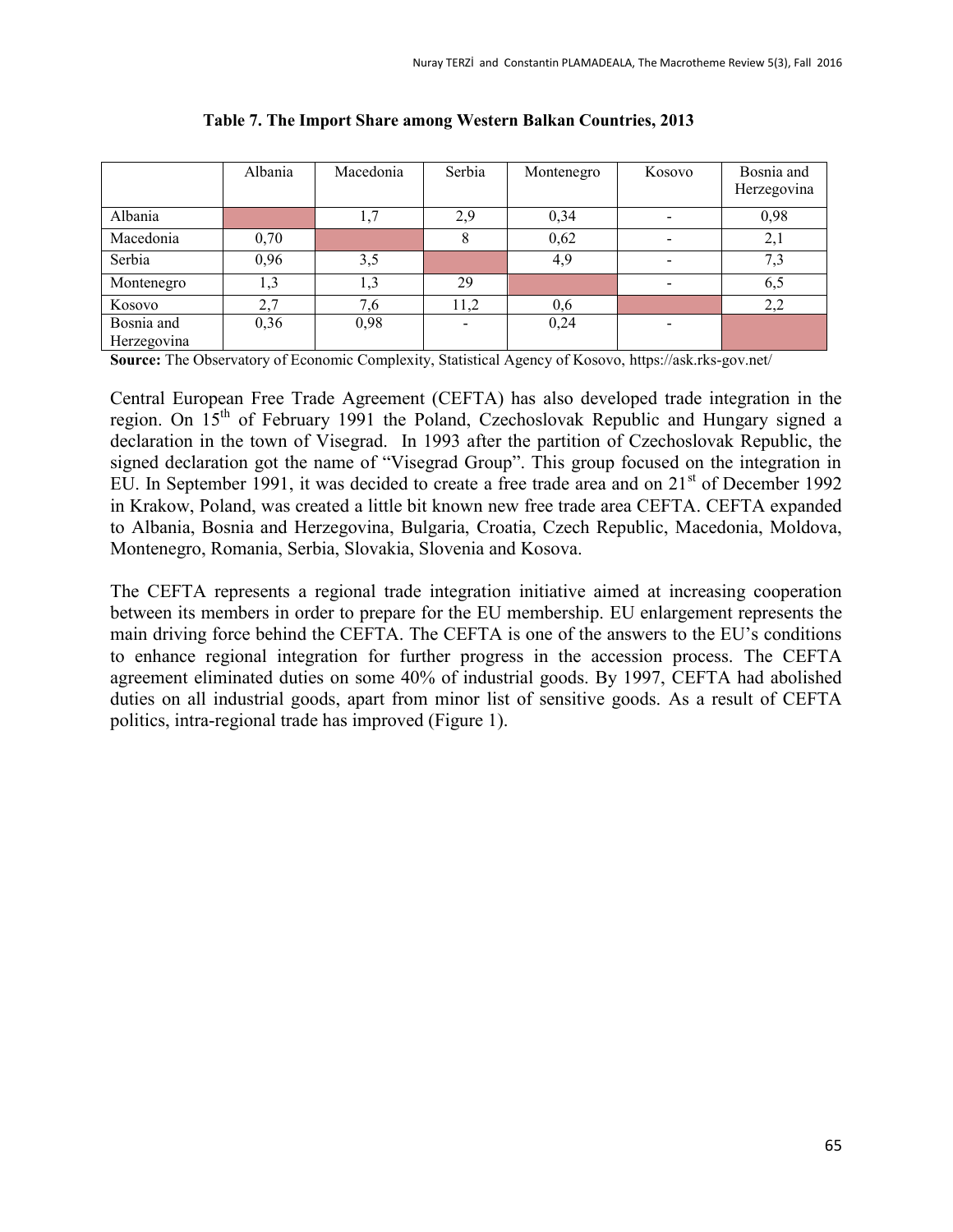

**Figure 1.** CEFTA-2006 Intra-Regional trade



#### **4. The Political and Economic Relations between EU and Western Balkans**

The European integration of Western Balkans has posed a unique policy challenge to EU. The EU has developed a strategic policy enlargement as well as security concept for the Western Balkans. The basis of its policy represents the Stabilization and Association Process (SAP). The SAP has been built on the accession process approach applied to Central and Eastern Europe, with a policy enhanced conditionality and regional cooperation. The SAP in the economic domain was promoting, the intensified trade cooperation among the Western Balkan countries, which led the signing of different trade agreements and the Stabilization and Association Agreements (SAA) of these countries with EU.

According to the following table, the trade between EU and Western Balkans in the period of 2004 - 2014 has increased as a result of trade integration process.



**Figure 2. The Trade Flow and Balance between EU and Western Balkans**

 **Source:** European Commission Report 2015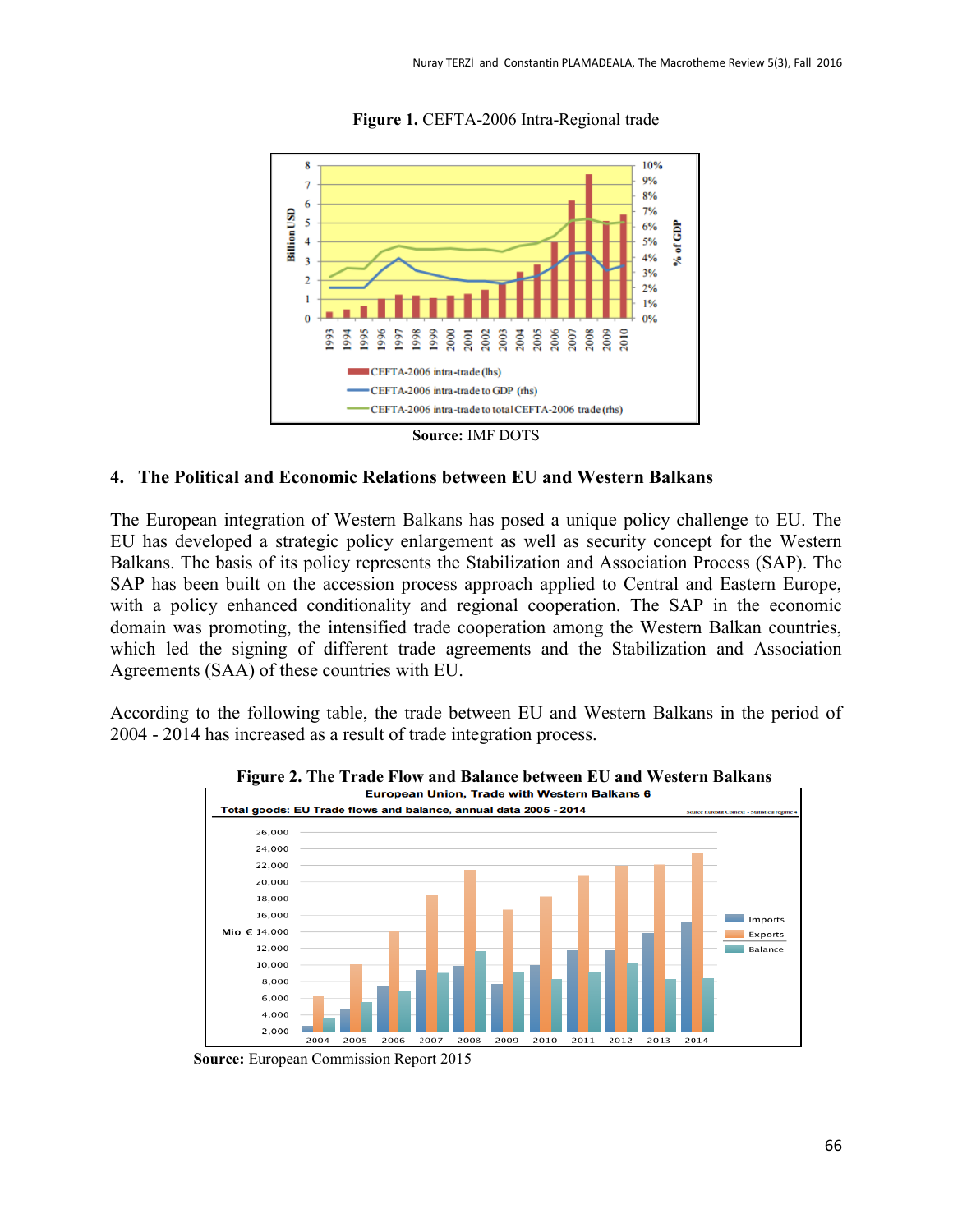The European Union is the main trade partner for Western Balkans, accounting 75% of the region's total trade. As a whole the region's share of overall EU trade was 1.1% in 2014, however individual countries' shares were very low - Serbia (0.50%), Bosnia and Herzegovina (0.20%), the former Yugoslav Republic of Macedonia (0.20%), Albania (0.10%), Montenegro (0.0%) and Kosovo (0.0%). The main imports of EU from Western Balkan countries in 2014 constituted: machinery and transport equipment (26.5%), miscellaneous manufactured articles (21.3%), and manufactured goods classified chiefly by materials (19.8%). The EU's exports to the Western Balkans were mainly machinery and transport equipment (27.0%), manufactured goods classified chiefly by material (23.4%), chemicals (14.2%), and mineral fuels (12.3%) (ECR, 2015).

#### **5. The Strengths and Weaknesses of Western Balkan Countries**

The strengths and weakness of Western Balkan Countries present following tables. These results are related to level of macroeconomic stability, business environment and competitiveness and progress in the EU integration process. Experience shows that the countries in the Western Balkans have important potential advantage such as macroeconomic stability because of contracting deficits. However, high external debt is major challenges for Western Balkan countries. Reduced barriers are important advantage that is leading high level of trade integration. Progress in the EU Integration is moderate. Especially, EU integration of them needs to improve in terms of legal system and banking sector and free movements of goods.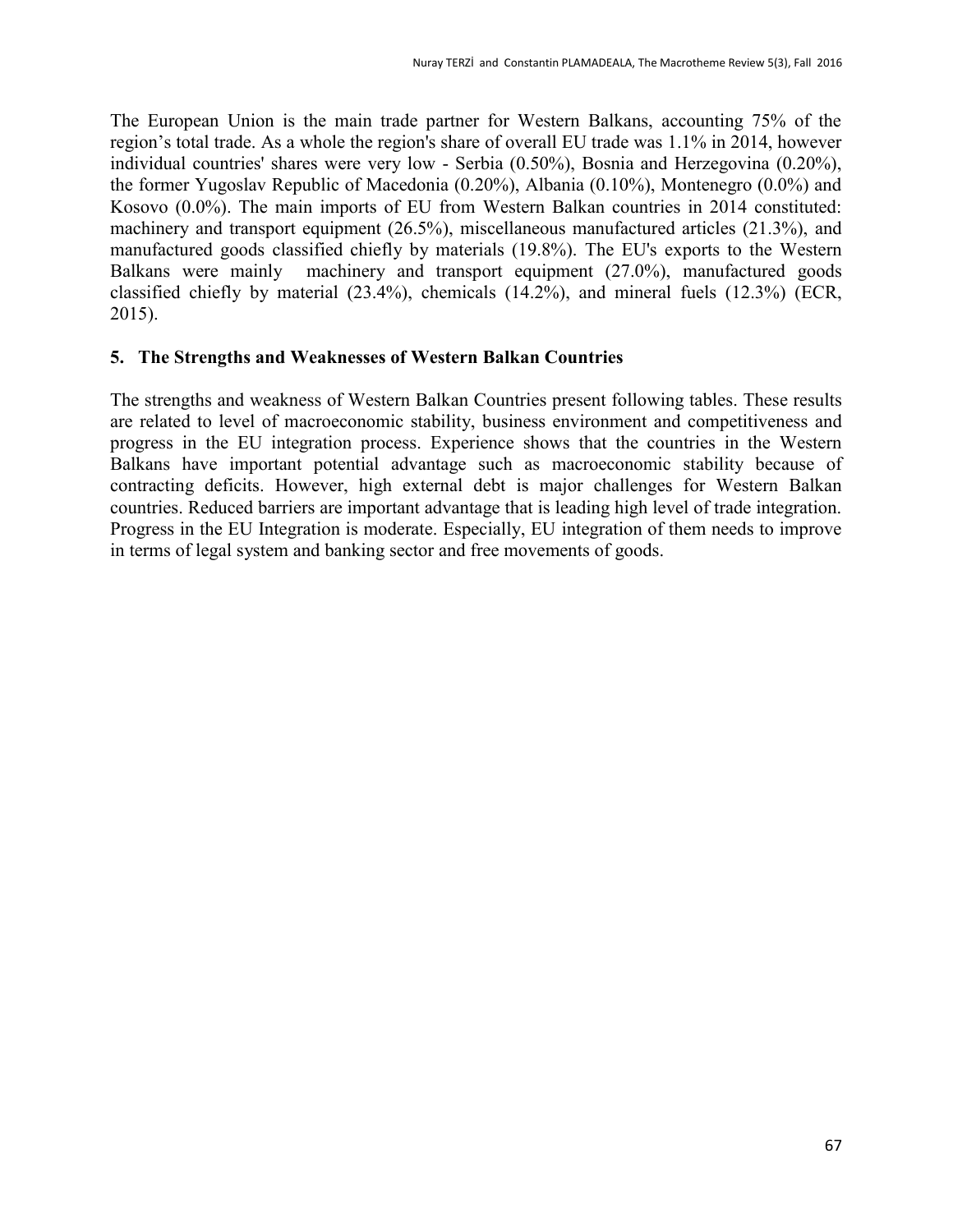| Achieved Level of Macro Economic Stability<br>$1^{\circ}$ |                                               |  |  |
|-----------------------------------------------------------|-----------------------------------------------|--|--|
| Strenghts                                                 | Weaknesses                                    |  |  |
|                                                           | Contracting current account deficit           |  |  |
| Contracting fiscal deficit                                | High and growing general government debt      |  |  |
| Contracting current account deficit                       | Slow recovery of GDP                          |  |  |
|                                                           | High exposure to the Eurozone crisis          |  |  |
|                                                           | High external debt                            |  |  |
|                                                           |                                               |  |  |
| <b>Business Environment and Competitiveness</b><br>2)     |                                               |  |  |
| <b>Strenghts</b>                                          | Weaknesses                                    |  |  |
|                                                           | Level of competitiveness                      |  |  |
| Reduced business barriers in the area of                  | Capability for innovation                     |  |  |
| protecting incestors and a closing a business             | Macroeconomic stability                       |  |  |
|                                                           | Business barriers in the area of construction |  |  |
|                                                           | permits, enforcing contracts and paying taxes |  |  |
|                                                           | Corruption                                    |  |  |
|                                                           | Market size                                   |  |  |
|                                                           | Rule of Law                                   |  |  |
| Progress in the EU Integration Process<br>3)              |                                               |  |  |
| Strenghts                                                 | Weaknesses                                    |  |  |
|                                                           | Moderate progress towards EU                  |  |  |
| Broad political consensus on the essentials of            | Underdeveloped non-banking sector             |  |  |
| economic policy                                           | Legal system weaknesses                       |  |  |
| High level of trade liberalization                        | Low share of $R \& D$ spending in GDP         |  |  |
| High level of price liberalization                        | <b>Unemployment Rate</b>                      |  |  |
| High level of trade integration with EU                   | Low level of approximation in the following   |  |  |
| High level of approximation in the following              | areas: free movement of goods, agriculture    |  |  |
| areas: Custom Union and External Relations                | and rural development area.                   |  |  |
|                                                           |                                               |  |  |

## **Table 8. Strenghts and Weaknessess of Western Balkan Countries**

Source: Penev, 2013.

The weaknesses and strengths of Western Balkan countries are summarized as follow (Penev, 2013):

# **Serbia**

*Strengths:* Serbia is proximate to Western European markets. Serbia has an abundance of highly skilled, very low-cost labor available. The labor force includes many workers with engineering and technical skills applicable to the automotive components industry, including talented graduates from technical and business schools.

*Weaknesses:* There is a limited availability of "soft" managerial skills among an abundant pool of managerial workers.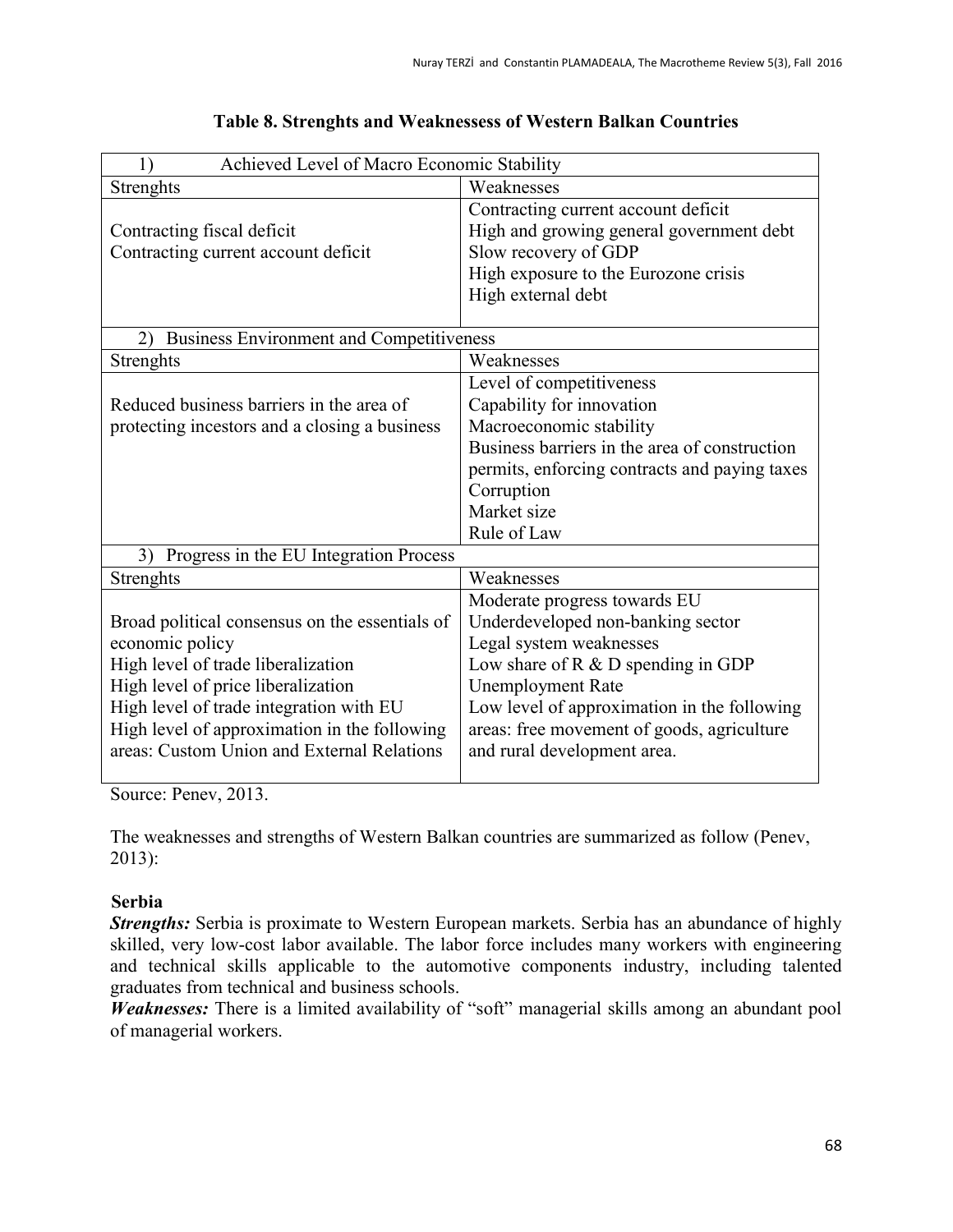### **Montenegro**

*Strengths:* Montenegro has many natural advantages in the production of high-quality grapes and other fruits. Also this country has a big potential for tourism driven growth in the local market. *Weaknesses:* However, Montenegro has not yet a developed production base and market.

# **Albania**

*Strengths:* The labor costs of Albania are low and the strategic location represents an advantage. Additionally, Albania has high levels of quality. Other strengths cited include: an experienced workforce and growing local market opportunities.

*Weaknesses:* National trademarks have not yet emerged and relations with marketing channels are undeveloped. Other weaknesses are limited availability of industrial sites and technical workers, less reliable energy resources.

# **Bosnia and Herzegovina**

*Strengths:*Bosnia and Herzegovina benefits a consistently stable national currency, the lowest inflation rate in South-Eastern Europe and high advanced and growing financial sector. Skilled labor is abundantly available, particularly in engineering and other technical areas.

*Weaknesses:*Bosnia and Herzegovina suffers from a bad image of its economy, especially with regard to political stability, labor inflexibility and productivity.

# **Macedonia**

*Strengths:* Macedonia benefits from a regional cost advantage relative to all its neighbors other than Serbia, with abundant low-cost skilled and unskilled labor and relatively less expensive industrial land. The automotive components sector exhibits an existing export orientation, with companies already in the field exporting 80% of production.

*Weaknessses:* Macedonia has limited technological/design expertise and experience and limited production of major inputs (e.g., special steel, plastic materials) for automotive component manufacturing. Macedonia also does not yet have a strong track record in highly engineered precision components, and few factories focus on high-level R&D.

# **Kosovo**

*Strengths:* GDP growth remained positive during and after the crisis period.Also Kosovo has relatively low fiscal deficit.There are low business barriers in the following areas: registering property and closing a business.

*Weaknesses:* Kosovo has a high level of corruption. There are several business barriers in the following areas: Starting business, construction permits, trading across borders, and protecting investors.

# **6. Conclusion**

The regional integration of the Western Balkan countries represents an important aspect of European integration for countries in this region, it can be considered as a preparatory phase for their integration into EU. A very important aspect for the integration is economic collaboration with the region countries. Western Balkan countries have had a relatively fast progress toward their regional integration politics in the economic field. The process started in 1999 with the Stability Pact that was continued with the CEFTA -2006 agreement.